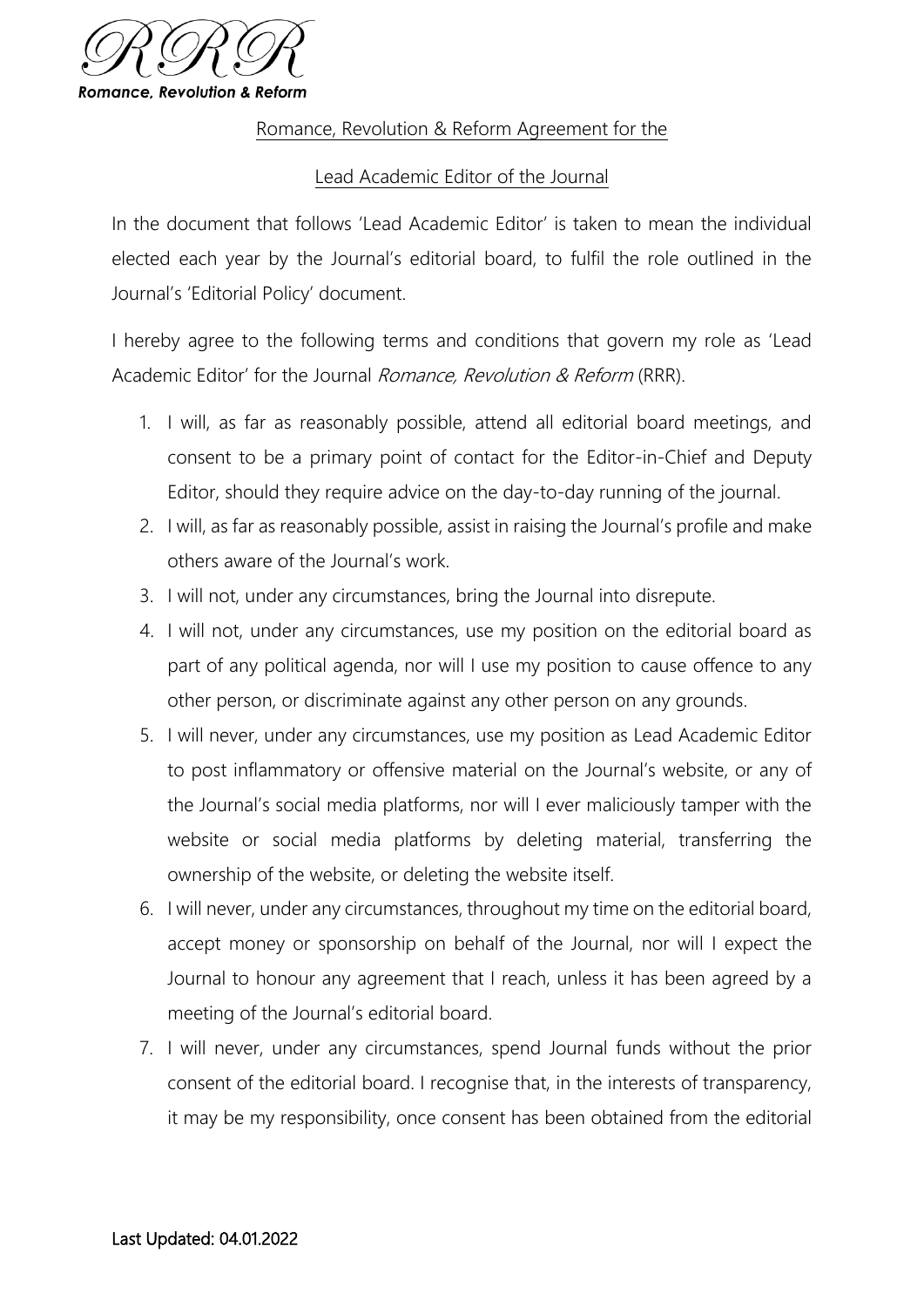

board, to countersign written confirmation to members of the editorial board, authorising them to incur expenses which may be charged to the Journal.

- 8. I will not expect the Journal to cover any expenses that I incur without the prior agreement of the editorial board.
- 9. In signing this document, I agree to adhere to the Journal's policies, including the privacy policy, which I have read, and which I know are available on the Journal's website.
- 10. I understand that, for the duration of my time on the Editorial Board, and for one year after having left, I will not be eligible to submit an article for consideration in RRR.
- 11. I recognise that, as far as reasonably possible, it is part of my responsibility to respond to all votes called by the Editor-in-Chief within 14 days of the vote being called.
- 12. I further agree that, as part of my responsibilities, I will always be one of the academics who signs off each issue of the journal, and that prior to doing so I will voice any concerns that I may have over issues relating to copyright.
- 13. I recognise that should I choose to resign as Lead Academic Editor, I should, unless in exceptional circumstances, provide six weeks' notice of my resignation to the whole editorial board, in order to allow the election of a new member of the board to the position.
- 14. I recognise that my position as Lead Academic Editor is reviewed annually by the editorial board, and that I reserve the right to resubmit my name for consideration as Lead Academic Editor each year provided that I have not served in the role for more than five terms in total. I further accept that in order to be eligible for the position of Lead Academic Editor, I must have sat on RRR's editorial board for at least 6 months and held a lectureship at a university for at least 3 years.
- 15. I recognise that should I fail to adhere to these terms and conditions, I may be removed from the Journal's editorial board provided that there is a simple majority vote in favour of this by the editorial board.